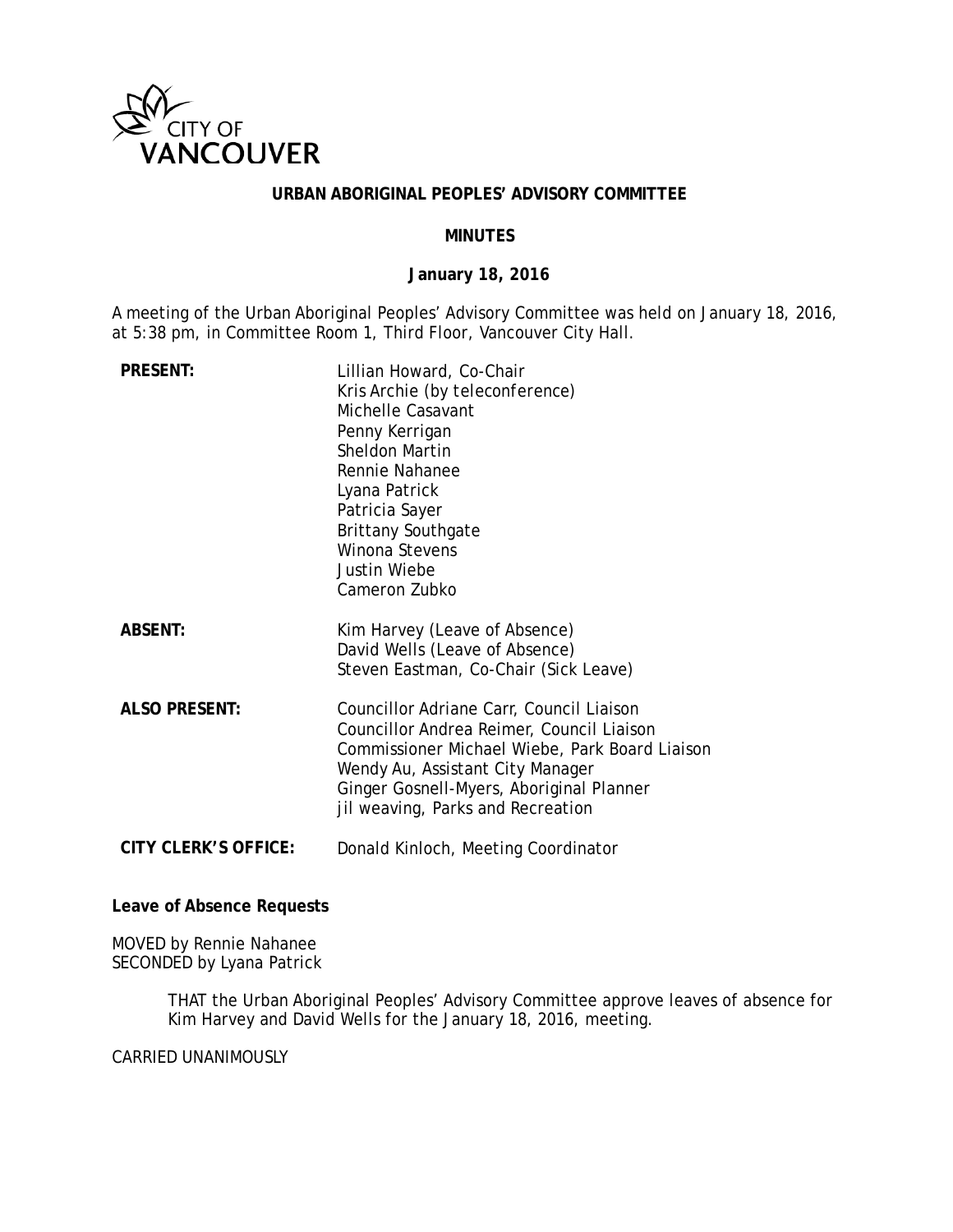## **Approval of Minutes**

MOVED by Penny Kerrigan SECONDED by Justin Wiebe

> THAT the minutes of the regular meeting of the Urban Aboriginal Peoples' Advisory Committee meeting held on November 23, 2015, be approved.

## CARRIED

(Cameron Zubko abstained from the vote)

*Note: Section 145.1 of the Vancouver Charter states "Where a member present at a meeting abstains from voting, they are deemed to have voted in the affirmative"*

## **1. Change to 2016 Meeting Schedule**

MOVED by Penny Kerrigan SECONDED by Michelle Casavant

> THAT the 2016 Meeting Schedule for the Urban Aboriginal Peoples' Advisory Committee approved at the November 23, 2015, meeting be amended by changing the date of the April 25, 2016 meeting to April 21, 2016.

### CARRIED UNANIMOUSLY

# **2. School Board Update on Reconciliation**

Nancy Brennan, Associate Superintendent, Vancouver School District, provided an update regarding the Vancouver School District's response to the Truth and Reconciliation Commission's Report.

Ms. Brennan reviewed a Vancouver School Board memorandum dated October 14, 2015 titled "Truth and Reconciliation Commission (TRC) Calls to Actions" *(on file)* and responded to questions.

# **3. Truth and Reconciliation Commission Recommendations**

### *a. Parks and Recreation*

Commissioner Michael Wiebe, Vancouver Park Board, spoke regarding the Park Board response to the Truth and Reconciliation Commission's recommendations, noting that Parks and Recreation will be working with Aboriginal artists to further artistic and educational Park Board plans, and revising protocols governing festivals in order to honor Aboriginal history and to protect and respect tradition Aboriginal land and sacred burial sites. Commissioner Wiebe also responded to questions.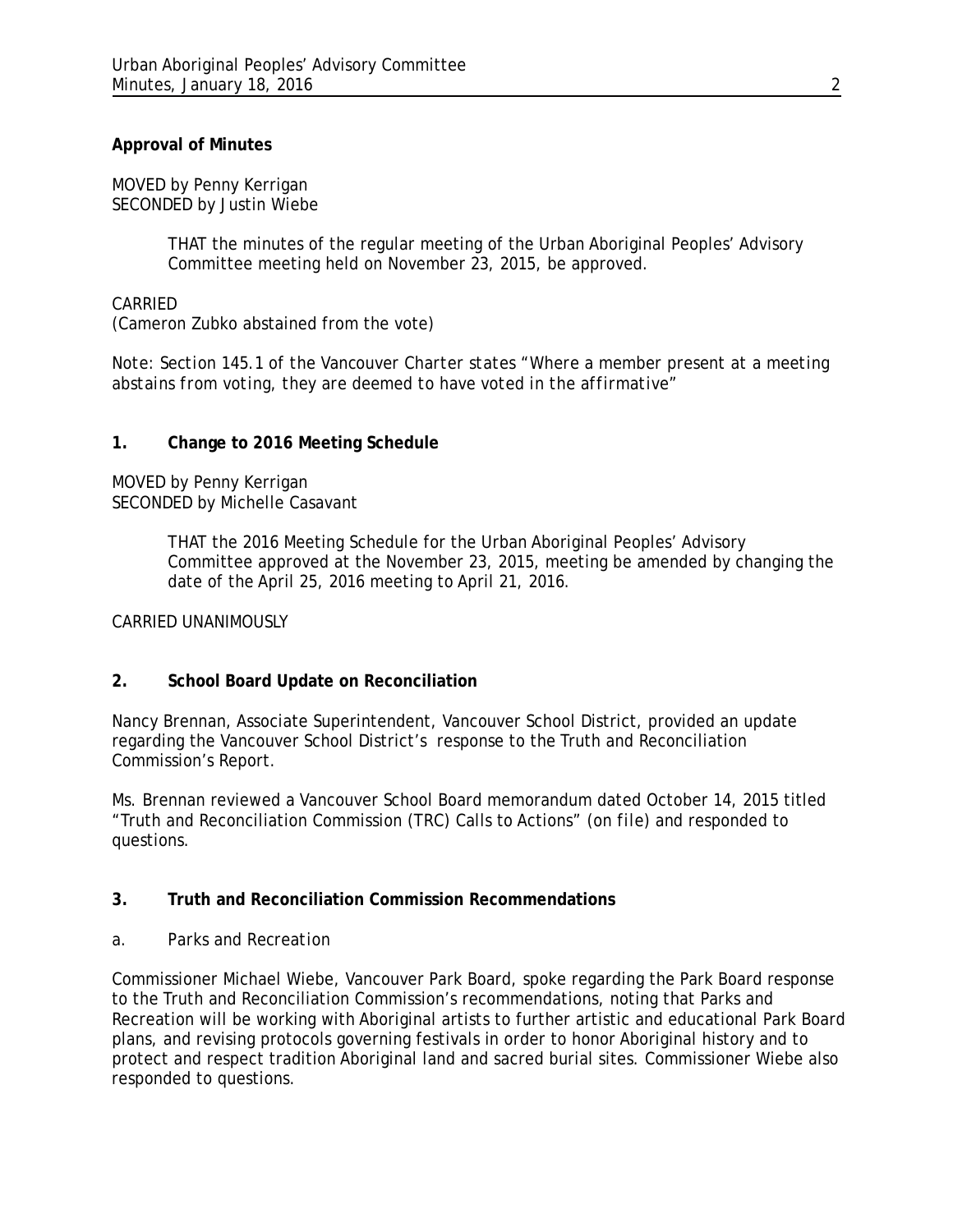# *b. City of Vancouver*

This matter was dealt with under item 4. City of Reconciliation.

# **4. City of Reconciliation**

Ginger Gosnell-Myers, Aboriginal Planner, provided a preview of a presentation on this matter to Council scheduled for the Regular Council meeting on January 19, 2016.

Ms. Gosnell-Myers provided an in-depth review of 27 "Calls to Action" from the Truth and Reconciliation Commission that City Staff can respond directly to, and which align with City projects under three themes: Healthy Communities and Wellness, Achieving Indigenous and Human Rights Recognition, and Advancing Awareness and Knowledge and Capacity. She also reaffirmed that the City of Vancouver was embracing reconciliation for meaningful change.

The Committee thanked Ms. Gosnell-Myers for all of the dedicated and important work that she and her colleagues had accomplished.

Ms. Gosnell-Myers also responded to questions.

# **5. Liaison Updates**

# *a. Parks and Recreation*

jil weaving, Parks and Recreation, focused on the recent Park Board motion to approve 11 strategies in response to the Truth and Reconciliation Commission's "Calls for Action". She noted that the Park Board response is based on responding to the principles and areas of potential action and not restricted to those calls directed specifically at the municipal level of government.

# *b. Council Liaison*

Councillor Reimer advised that Council would be receiving two related reports at the January 19, 2016 Regular Council Meeting: a presentation from the Metro Vancouver Executive Aboriginal Council (MVAEC) regarding their report "Toward an Aboriginal Housing and Wellness Strategy for Metro Vancouver 2015-2020", and a staff report responding to the MVAEC plan.

# *c. Staff Liaison*

Ginger Gosnell-Myers, Aboriginal Planner, provided an update on her work regarding the status of Vancouver as a City of Reconciliation.

# **6. New Business**

# *a. Prime Minister Justin Trudeau's National Inquiry into Missing and Murdered Indigenous Women*

The Chair expressed satisfaction on the Federal government's renewed commitment to First Nations people with its announcement regarding the national inquiry on Missing and Murdered Indigenous Women.